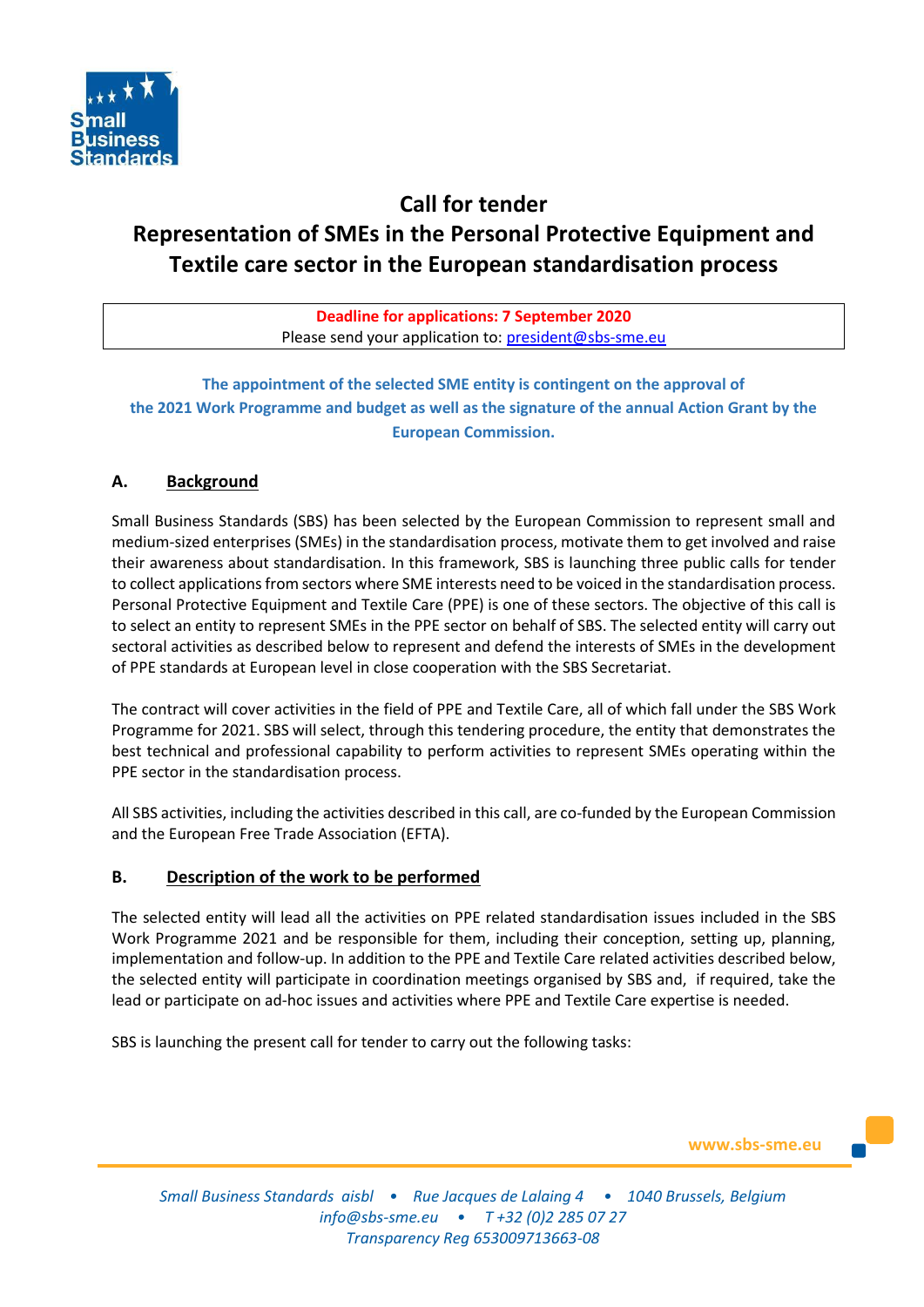

# **B.1. Engage with SMEs and development of sectoral positions including matters related to the implementation of the PPE and Medical Devices Regulations and new standards**

The selected entity will engage with the SME PPE community into discussions on PPE standards to stimulate feedback and elaborate consensus-based SME positions relevant to the sector. This includes issues related to the PPE and Medical Devices Regulations. The aim is to assist SMEs in the implementation of legislative changes and new harmonised standards into their daily practices. It should also serve as a supporting tool for SMEs to get information about the certification process. These sectoral positions will cover various subjects, depending on the ongoing public consultations and/or on specific requests by the membership.

## **B.2. Management of a Working Group to coordinate SBS members and experts' positions on PPE and textile care**

The selected entity will be responsible for running and providing the Secretariat of a Working Group to offer SBS members and experts a means to collaborate and exchange information on issues related to standards relevant to the PPE and textile care sector, policy initiatives and the work in relevant technical committees. This group will also be involved in the development of sectoral opinions and positions (see B.1). The selected entity is expected to organise at least three Working Group meetings in 2021. Whenever possible meetings will be organised virtually. The Working Group will also collaborate with other SBS Working Groups whenever needed.

## **B.3. Representation of SME in relevant European technical groups**

The selected entity will adequately represent SBS and participate at CEN-CENELEC technical platforms such as CEN PPE Sector Forum and CEN-CENELEC Advisory Board for Healthcare Standards. These platforms aim at exchanging information among stakeholders on European standardisation activities in PPE and Medical Devices. This action will help SBS to draw up a clear picture of all the main actors involved in standardisation in the PPE and Textile Care sector. It is of particular importance that the selected entity builds relationships with certification bodies assessing the conformity of PPE products. The selected entity will prepare a written report to be sent to the SBS Secretariat after each of the above-mentioned meetings.

## **B.4. Elaboration and dissemination of technical information targeted to SMEs**

The selected entity will monitor, analyse and provide information about ongoing standardisation activities that take place in the different groups at the European level. The information will be provided in the format set out by SBS and will be used to inform SBS members, provide input to meetings, elaborate articles on the latest news of interest to SMEs etc. This information will include topics relevant for SMEs, such as regulatory compliance, involvement of notified bodies, new standardisation activities, innovation of hygiene management systems and certification costs. The selected entity will prepare articles which will be disseminated via the extended network developed throughout SBS' sectoral approach on PPE.

**www.sbs-sme.eu**

*Small Business Standards aisbl • Rue Jacques de Lalaing 4 • 1040 Brussels, Belgium [info@sbs-sme.eu](mailto:info@sbs-sme.eu) • T +32 (0)2 285 07 27 Transparency Reg 653009713663-08*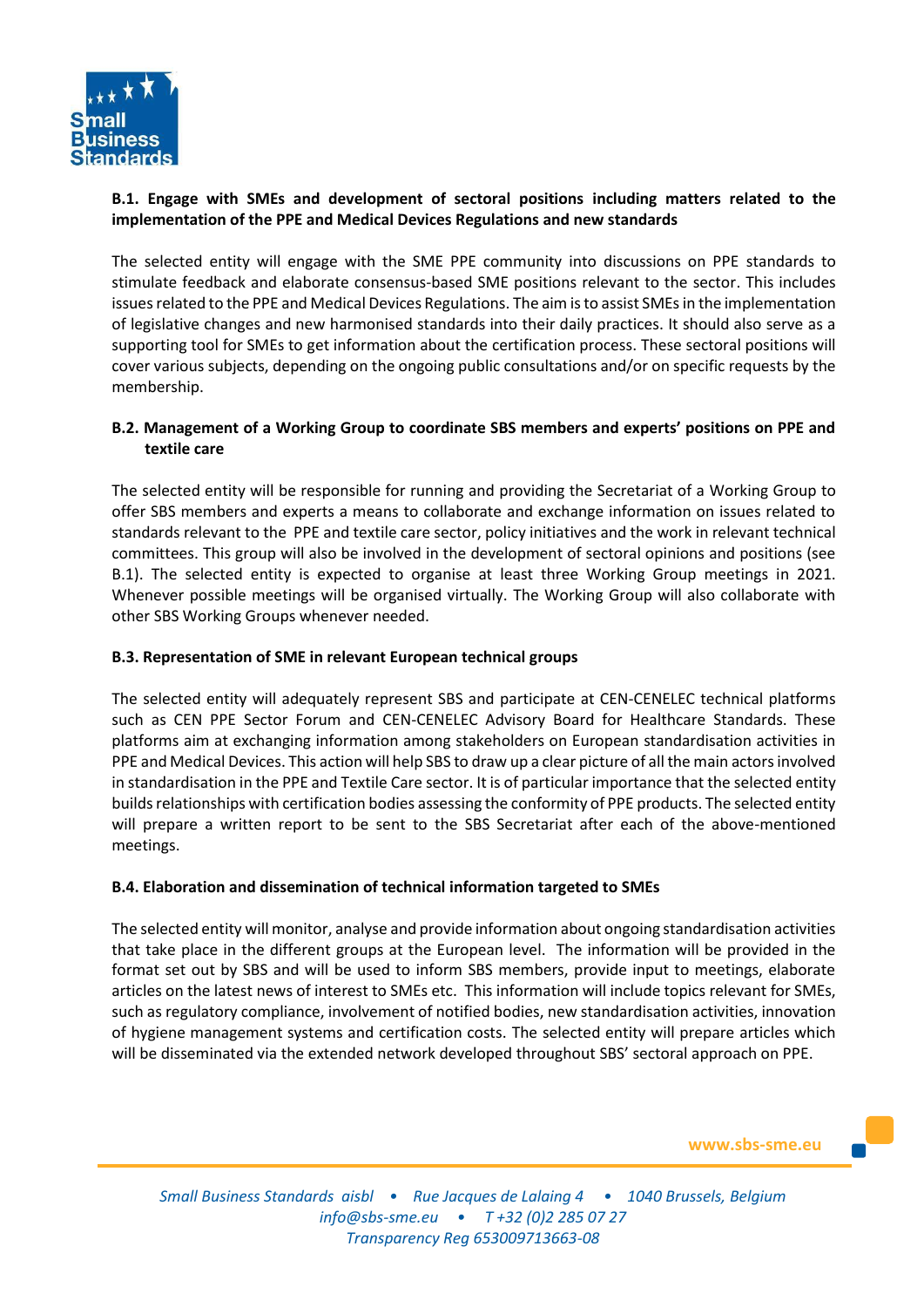

#### **B.5. Representation of SBS in EC Working Group on PPE**

The selected entity will adequately represent SBS at the EC working group on PPE. The aim isto participate in the dialogue regarding standardisation related to PPE and Textile care and to defend SMEs position with different proposals. The selected entity will also communicate to SMEs relevant decisions of the EC Working Group and the Horizontal Committee of Notified Bodies. The selected entity will prepare a written report to be sent to the SBS Secretariat after each of the above-mentioned meetings.

#### **B.6. Raising awareness about smart textiles**

Concerning the European Commission twinning of the Green Deal and the Digital Agenda, awarenessraising activities on intelligent textiles and their role in linking the concepts of circular economy, reusability and data management will be carried out by the selected entity. In this context, awareness activities will be conducted through events, Webinars and/or workshops. This activity will be carried out in cooperation with the ICT sectoral approach.

#### **B.7. Representation of SBS in EC Medical Devices Coordination Group**

The selected entity shall represent SBS adequately at the EC Medical Device Coordination Group to participate in the dialogue regarding the harmonised implementation of medical devices regulations and communicate to SMEs relevant decisions of the Group. The selected entity will prepare a written report to be sent to the SBS Secretariat after each of the above-mentioned meetings

#### **B.8. Sector Forum PPE and Textile care**

The selected entity will organise the SBS Forum on PPE and Textile Care. The event is a platform for discussion and sharing of information about ongoing SME relevant activities on PPE and Textile Care. This initiative is aimed to strengthen collaboration and involvement with national associations and SMEs, as well as, coordinating their input at the European level.

#### **C. Estimated total value**

All proposals in the range of € 95 000 VAT included will be considered. The allocation of the budget is subject to the approval of the SBS Board as well as the signature of the annual Action Grant by the European Commission.

The selected entity shall commit to co-finance 11% of the total cost of the action by reimbursing SBS the relevant amount.

**www.sbs-sme.eu**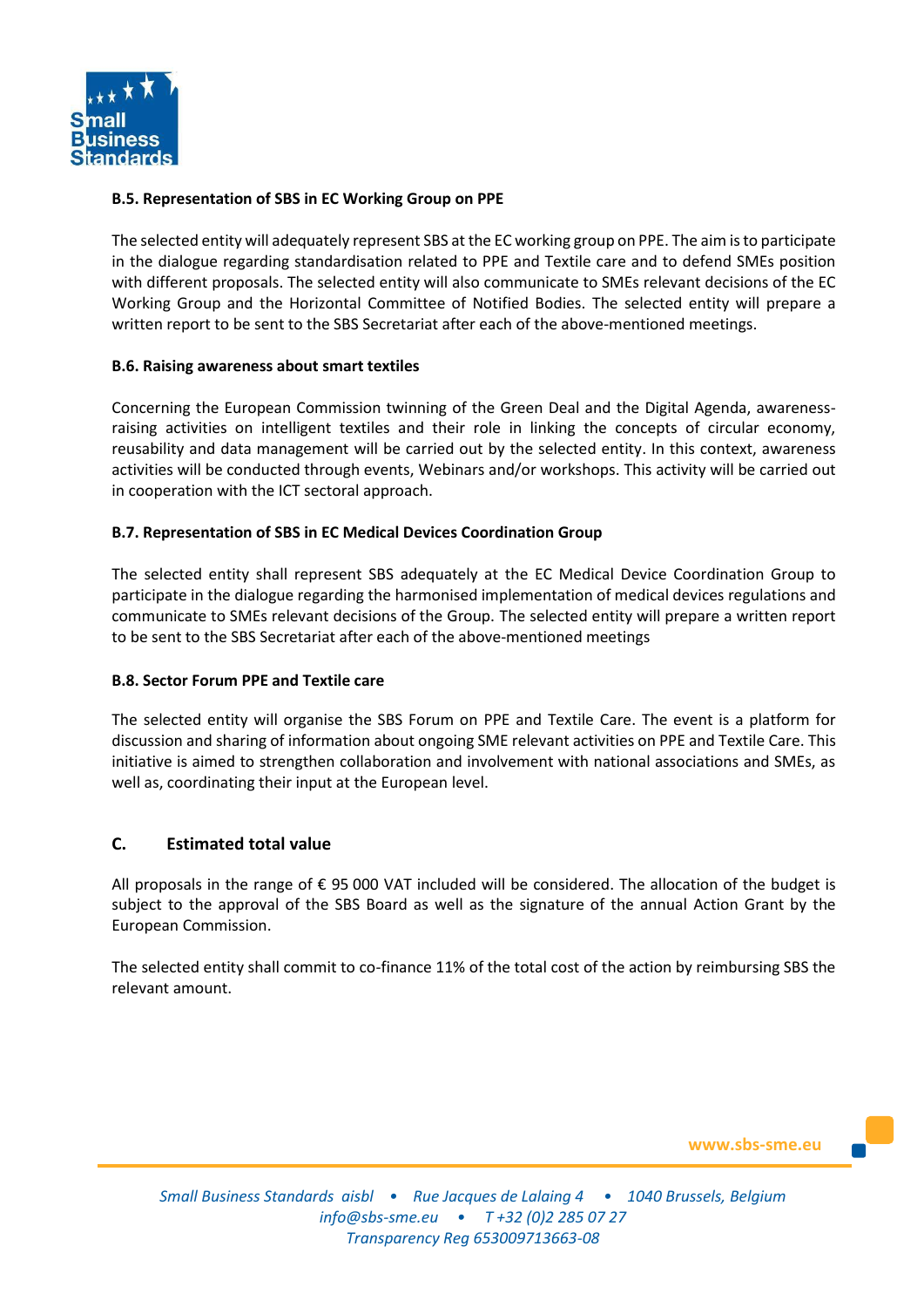

# **D. Evaluation of proposals**

#### **D.1. Selection criteria**

#### **Representativeness**

Applying entities must show that they are based in an EU or EFTA member state and demonstrate the SME representativeness of their membership.

#### **Technical and professional capacity to carry out the activities**

The implementation of the tasks described in this call for tender requires expertise on PPE and textile care, standardisation and SMEs.

The tenderer must demonstrate its capacity to technically and professionally carry out the activities by submitting:

- The CVs of each team member involved in the activities and
- a description of the role of each team member in the implementation of the activities and how their experience fits into the areas of expertise needed.

#### **D.2. Award criteria**

The contract will be awarded based on the best value for money principle.

Tenderers shall include in their bids, a technical proposal addressing the aspects detailed in the technical specifications in the point B "description of the work to be performed". The following aspects should be included when drafting the tender:

- a. Methodology for implementation, including the reasons for the methodology (2,5/10)
- b. Organisation of the work and resource allocation (7,5/10)
	- o Assessment of technical and professional expertise (PPE and textile care, standardisation and SMEs) of the proposed team (2,5/10)
	- $\circ$  Assessment of the plan of action with a description of activities and their timing (2,5/10)
	- o Assessment of the distribution of roles, responsibilities and time allocation of the proposed team (2,5/10)

The tenderers will be ranked based on the points obtained in the award criteria. Entities replying to this tender do not need to be a member of SBS.

## **E. Submission of tenders**

Tenders must be sent by e-mail [\(president@sbs-sme.eu\)](mailto:president@sbs-sme.eu) by 7 September 2020 midnight (CET) at the latest. Tenders will not be accepted after this deadline.

**www.sbs-sme.eu**